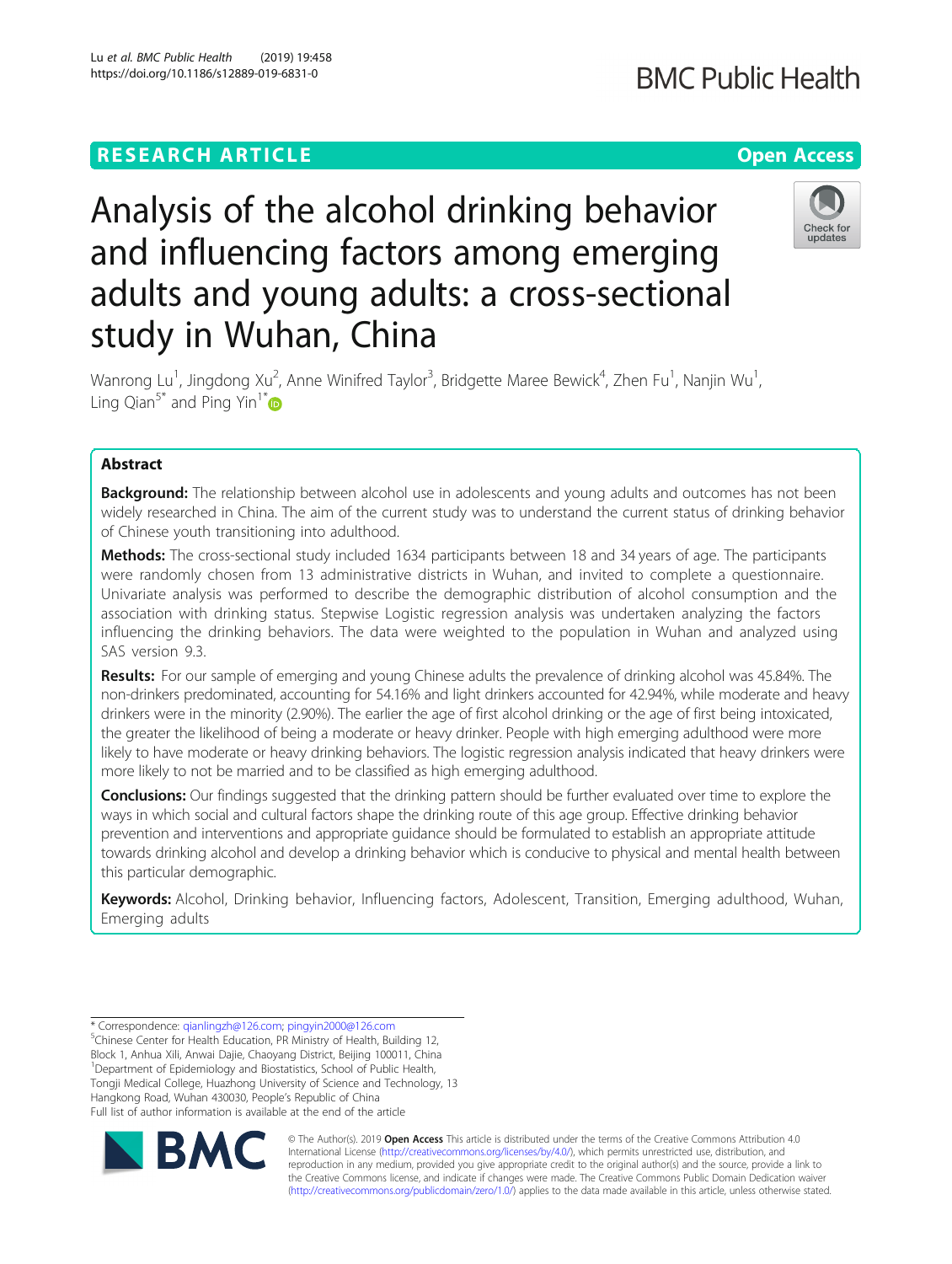# Background

According to the World Health Organisation's 2014 estimate, 5.1% of the global disease and injury burden can be attributed to drinking alcohol [[1](#page-7-0)]. In recent years, the analysis of international trends and investigations into the determinants of substance use has revealed alcohol consumption as one of the substances typically used and abused by adolescents and young adults [\[2](#page-7-0)–[4](#page-7-0)]. Heavy drinking has largely been a phenomenon of emerging and young adulthood [[5,](#page-7-0) [6\]](#page-8-0), which places individuals at risk for adverse health and social effects [\[7](#page-8-0)–[9](#page-8-0)]. It is believed this vulnerability is in part due to the dramatic life changes in relationships, employment, accommodation and roles of the individual as they transition into adulthood [\[10](#page-8-0), [11](#page-8-0)]. Harmful drinking behaviors in young years have been associated with greater risk of severe psychiatric and other drinking problems in adults [\[12](#page-8-0)]. Reducing high risk drinking patterns remain a major public health challenge [\[13\]](#page-8-0).

In China, drinking alcohol is a widely accepted cultural tradition, especially during rituals, festivals, social gatherings, commercial occasions and special activities [[14\]](#page-8-0). Based on the estimates of the Chinese National Bureau of Statistics, alcohol production and consumption in China has seen a sharp growth in recent decades [\[15,](#page-8-0) [16\]](#page-8-0). The acceleration in growth is the highest internationally [\[17\]](#page-8-0). There is an inseparable relationship between alcohol consumption growth and the Chinese cultural context [\[18,](#page-8-0) [19\]](#page-8-0).

Compared with other countries, early research on alcohol in China focused on the etiology of adults, mainly containing the physiological and clinical analysis. In recent years, investigations have begun to pay closer attention to alcohol-related health harm (e.g. mortality, chronic disease, cancer) [\[17,](#page-8-0) [20](#page-8-0)–[22\]](#page-8-0) and social problems (e.g. drunk driving, drunk crime, injuries) [\[23](#page-8-0)–[25\]](#page-8-0). A local and national literature examining drinking behaviors and drinking motivations associated with alcohol consumption in China is emerging [[26](#page-8-0)–[28\]](#page-8-0). These studies have chiefly focused on adults, even the studies investigating younger drinkers have concentrated on adolescent or student populations [[29](#page-8-0), [30\]](#page-8-0). There remains a relative paucity of studies on drinking prevalence, drinking behaviors and its related factors in China [[31](#page-8-0)]. It is extremely rare for alcohol studies to concentrate attention on emerging and young adults groups in China. Accordingly, our research is of significance as the first attempt to explore the current status of drinking behaviors of emerging and young adults under the specific social and cultural background in China.

Within the literature no one age is identified as the exact point of transition into adulthood. Within the literature there is broad agreement that the point of transition occurs somewhere between late adolescence and the age of more than 30  $[32-34]$  $[32-34]$  $[32-34]$  $[32-34]$ . Given this background the current study defined emerging and young adulthood as being between 18 to 34 years old. The outcomes of the current study will inform the development of prevention and early-intervention programs for emerging and young adults in China.

#### Methods

The data were derived from a trans-national populationbased survey covering four cities (Moscow, Ilorin, Wuhan, Montevideo) in four countries. In the current paper, the Wuhan data was used to investigate the drinking behavior among emerging adults and young adults (18–34 years old) under a specific social and cultural background in China. The method part refers to the published papers by Anne and Bridgette [[35](#page-8-0)].

# Ethics approval and consent to participate

This study received ethical review and approval from the Hubei Provincial CDC (Hubei Provincial Society for Health Promotion and Cigarette-smoking Control, HBPHP & CCS-2014-01). Before further investigation, the interviewers conducted household confirmation, informed consent, and investigation management issues. The interviewers must introduce the content and purpose of the survey according to specific introductions and obtain verbal informed consent from all participants. Participants could terminate the interview at any time, or choose not to answer any question. Confidentiality of information was assured. Approval for the research was obtained by community leaders, appropriate government officials and other important related personnel. Households with alcohol and substance abuse could be referred to recognized hospitals/caregivers for proper management.

#### Data source and participants

Wuhan is the capital of Hubei Province, and at the time of the survey it had a population of approximately 9.8 million and a geographical area of about 8467 km<sup>2</sup>. Wuhan was pragmatically selected as a research site based on its diversity. Wuhan is divided into 13 administrative regions, and the multi-stage random sampling was performed across each region. The sample size of each administrative district was proportional to the population size. Communities were randomly selected in each administrative district, followed by random household selection. In each randomly selected household, the person with the most recent birthday, aged between 18 and 34 years, who lived in Wuhan for at least six months, was eligible and was invited to participate in the study. Prior to the main survey, 33 pilot interviews were conducted. The pilot assessed participants' understanding of the questions and length of the interview.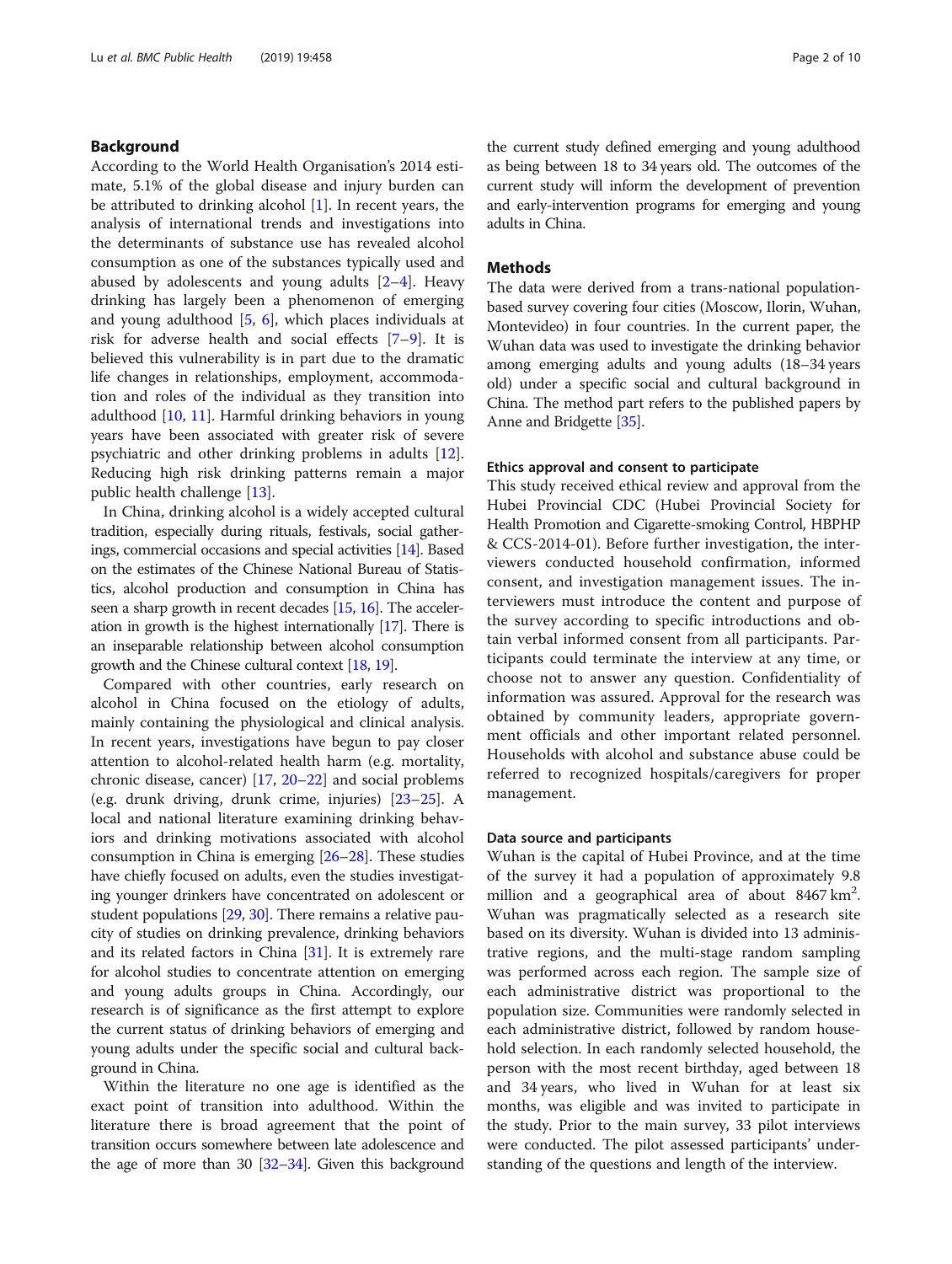Data collection lasted for 186 days (2014.10.25– 2015.04.29). Door-knocking interviews were conducted in Chinese and the Wuhan local dialect by the interviewers who were local college students with specialized training. The data was obtained through face-to-face interviews, which is better for mutual understanding between interviewee and interviewer. Interviewers read out the questions and recorded via paper-and-pencil. Interviews were conducted in an environment where respondents felt most comfortable and where their privacy was respected. The average interview time was 15 min. In total 1675 individuals were approached and 1675 participants agreed to be interviewed. After screening 1646 were identified as eligible to be interviewed. Of these 1642 interviews were completed. Two interviews were excluded due to insufficient completion of demographic information; demographic information is necessary for weighting. A further six cases were excluded due to incomplete drinking information. A total of 1634 questionnaires were included in the current analysis. The response rate was therefore 99.3%.

#### Drinking questionnaire

Main alcohol questions included: (1) Have you ever consumed alcohol (excluding sips). (2) How old were you the first time you had a drink of an alcoholic beverage (excluding sips)? (3) How old were you the first time you got drunk? (4) During the past 12 months, how often did you drink beer, wine, spirits (e.g. vodka, gin, whisky, brandy), huangjiu or any other alcoholic beverage, even in small amounts? (5) During the past 12 months, how many alcoholic drinks did you have on a typical day when you drank alcohol? (6) In the past 12 months, how often have you ever gotten drunk? (Drunk refers to walking unsteadily, blurred vision, slurred speech, nausea, vomiting or any other symptoms)? (7) Drinking alcohol may impose various effects on people. When you are drinking, on what extent of the following statement may fit your situation (Always, usually, sometimes, seldom, never)? The effects including positive and negative effects, such as feel happy, feel relaxed, become aggressive toward other people, and so on.

Overall quantity-frequency (i.e. usual frequency of drinking by usual number of drinks consumed per drinking occasion) was calculated by multiplying the responses to the above two questions (how much and how many) with 25 or more drinks (coded as 25), 19–24 drinks (coded as 21.5), 16–18 drinks (coded as 17), 12– 15 drinks (coded as 13.5), 9–11 drinks (coded as 10), 7– 8 drinks (coded as 7.5), 5–6 drinks (coded as 5.5), 3–4 drinks (coded as 3.5), 2 drinks (coded as 2), 1 drink (coded as 1) and less than 1 full drink (coded as 0.5). The annual number of drinks was calculated by multiplying the responses to the question on how many days did you drink alcohol with the response from how many

drinks did you have. The variables were recorded into four drinking status groups: 0 drinks = Abstainers; > 0 but less than 365 drinks/year = Light drinkers; 365–729 drinks/year = Moderate drinkers; 730 or more drinks/ year = Heavy drinkers. No distinction was made between lifetime abstainers and former drinkers with alcohol consumption assessed during the past 12 months only. These four groups were collapsed into two groups of non-drinkers and current drinkers. 'Non-drinkers' referred to those who have never drunk before ('Lifetime abstainers') and those who have not drunk in the past 12 months ('Former drinkers'). 'Current drinkers' referred to those who have either drunk more than half a cup of alcohol at least once in the past 12 months or those who have drunk any quantity of alcohol at least twice in the past 12 months.

Pure alcohol intake (grams per day) was calculated by multiplying the responses to questions about how often and how much—and then the units were converted (the calculation was made according to the standard glass of specific alcoholic beverages, 1 ml alcohol =  $0.789$  g). Respondents were provided with visual references to beverage specific drink sizes in order to facilitate reporting of number of drinks in standard sizes.

The interview also included an assessment of emerging adulthood which included the following three statements: a) I have reached adulthood. b) I am financially independent of my parents. c) I am emotionally independent of my parents. Questions were answered on a five-point Likert scale:  $5 =$  strongly agree;  $4 =$  agree;  $3 =$  neither agree nor disagree;  $2 =$  disagree;  $1 =$  strongly disagree. Responses were totaled with 3–11 points indicating low emerging adulthood, 12–13 points indicating medium emerging adulthood, and 14–15 points indicating high emerging adulthood. The emerging adulthood statements were based on the work of Arnett and Padilla-Walker [[36](#page-8-0)] and adapted to fit common assumptions within China. Scores were reversed so that lower emerging adulthood scores indicated lower emerging adulthood.

#### Statistical analysis

In this study, the data were ranked weighted as per the stratified target population information provided by Hubei Provincial Institute for Health Education in 2014 by Administrative District, age, gender and selection probability. The weight value distribution range was 0.285–4.300. The aim was to minimize bias and ensure that samples were representative; the weighted demographics of the sample were consistent with the local demographics.

The data base was built with EpiData version 3.1, and the logical verification and statistical analysis of the data were carried out using the 9.3 version of the SAS statistical analysis package. Demographic characteristics included age,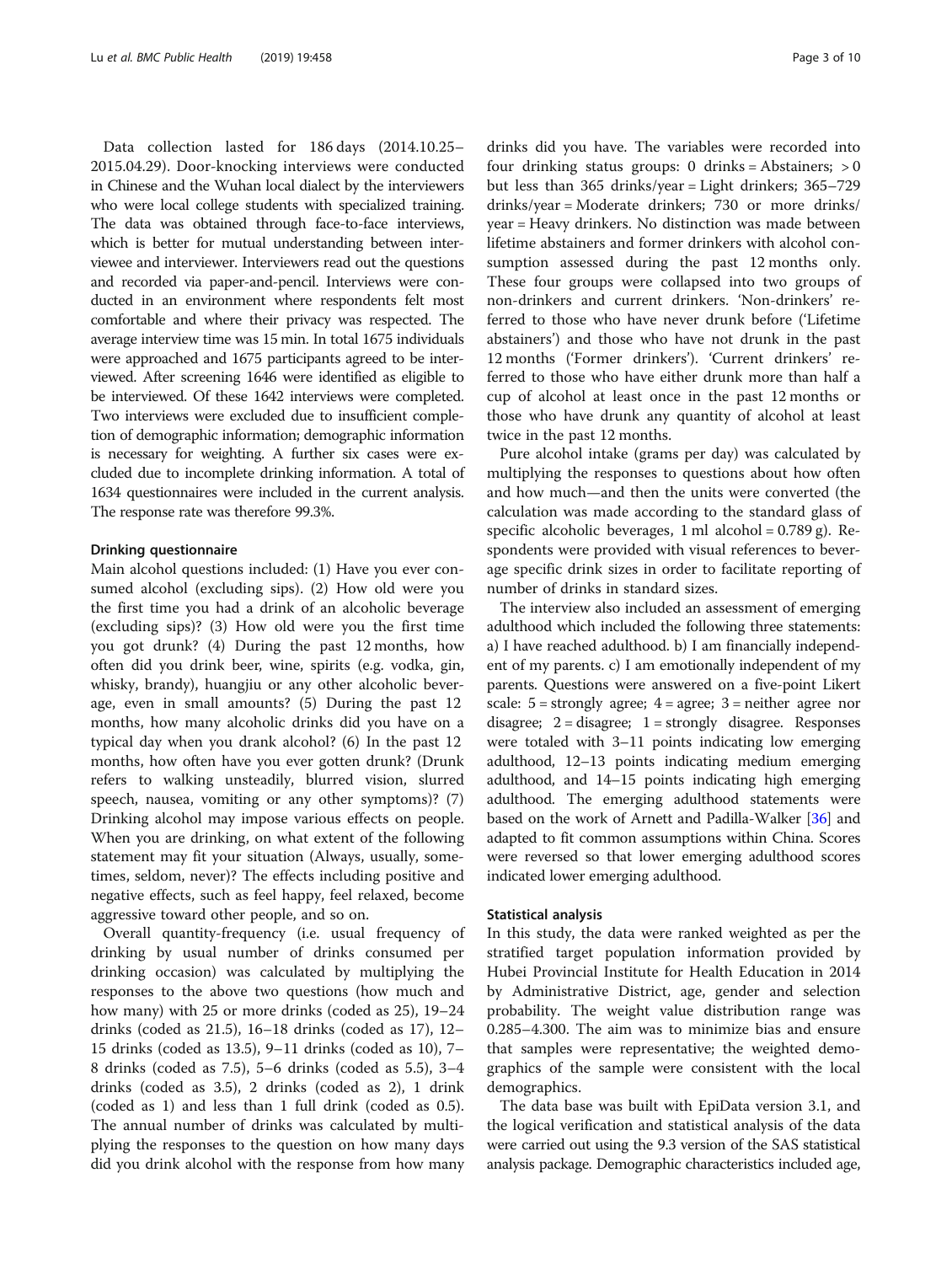sex, marital status, education level, current student status and employment status. Group comparison of categorical data was using CMH- $\chi^2$  test. The rank test was used for group comparison of grade data. Simple univariate analysis was performed to describe the demographic distribution of alcohol consumption and the association analysis of drinking status. Stepwise Logistic regression analysis was undertaken analyzing the factors influencing the drinking status among the population between 18 and 34 years of age in Wuhan, controlling for the socio-demographic characteristics and adult tendency. In addition, the relationship between emerging adulthood and drinking behavior was assessed. The significance was set at  $p < 0.05$ .

### Results

# The demographic and emerging adulthood distribution of alcohol consumption

A total of 1634 people were included in the current analysis. Of these 749 (45.8%) were current drinkers. Chisquare statistics were calculated to assess the drinking distribution difference between different demographic characteristics and emerging adulthood (Table 1). Significant differences were observed in the drinking distribution between different marital status, current student status and emerging adulthood. The proportion of married people drinking was lower than those not married  $(\chi^2 =$ 10.14,  $p = 0.0015$ ; Students had a higher proportion of drinking than non-students ( $\chi^2$  = 5.09, p = 0.0240); People with high emerging adulthood had a higher proportion of drinking  $(\chi^2 = 10.09, p = 0.0064)$  $(\chi^2 = 10.09, p = 0.0064)$  $(\chi^2 = 10.09, p = 0.0064)$ . Figure 1 displays the current drinking proportion for the three age groups. Although not significant, younger females (18–24 years) were more likely to drink than males.

#### Drinking behavior

Participants were divided into four categories: non-drinkers, light drinkers, moderate drinkers and heavy drinkers. The

non-drinkers predominated, accounting for 54.2% of the population, followed by light drinkers (42.9%), moderate drinkers (1.7%) and heavy drinkers (1.2%). The drinking status between different demographic characteristics and emerging adulthood are shown in Table [2](#page-4-0). It revealed a statistically significant difference between drinking status and marital status, current student status, as well as emerging adulthood. Non-students had a higher proportion of moderate or heavy drinkers  $(\chi^2 = 4.24, p = 0.0395)$ ; People who were not married had a higher proportion of heavy drinkers  $(\chi^2 = 7.22, p = 0.0072)$ ; People with high emerging adulthood had a higher proportion of heavy drinkers ( $\chi^2$  = 7.36, p = 0.0067).

The results of the rank test (Table [3\)](#page-5-0) indicated that males with an early first drinking age  $(z = 2.49, p =$ 0.0129) or a first drunk age ( $z = 2.46$ ,  $p = 0.0138$ ) before 15 years of age, had a higher proportion of moderate or heavy drinkers than that after the age of 15; No significant relationship was observed for females (small cell sizes). Overall, the earlier the first drinking age, the higher the level of current drinking  $(z = 2.57, p = 0.0101)$ . When exploring the relationship between drunkenness and negative effects among current drinkers, the incidence of intoxication was 33.6% for those who linked drinking with negative effects, while for people who did not consider drinking with negative effects, the incidence of intoxication was 18.7%, a difference of 15.0%  $(95\% \text{ CI } (0.081 - 0.205), p < 0.0001).$ 

#### Drinking behaviors and emerging adulthood

Stepwise regression methodology was used to determine the model for demographic characteristics and drinking status; age, marital status and emerging adulthood were positively related to drinking status (Table [4](#page-5-0)). There was a significant difference in marital status ( $p < 0.0001$ ) and higher emerging adulthood ( $p = 0.0030$ ), with heavy

Table 1 The demographic and emerging adulthood distribution of alcohol consumption

| Variables              |          | Non-drinking       |     |                     | $x^2$ | р      |
|------------------------|----------|--------------------|-----|---------------------|-------|--------|
|                        | $\Gamma$ | % (95% CI)         | n   | % (95% CI)          |       |        |
| Marital status         |          |                    |     |                     | 10.14 | 0.0015 |
| Married                | 424      | 58.6 (54.9-62.1)   | 300 | 41.4 (37.9-45.1)    |       |        |
| Not married            | 461      | 50.7 (47.4-53.9)   | 449 | 49.3 (46.1-52.6)    |       |        |
| Current student status |          |                    |     |                     | 5.09  | 0.0240 |
| Yes                    | 161      | 48.6 (43.3-54.0)   | 170 | 51.4 (46.0-56.7)    |       |        |
| No.                    | 724      | 55.6 (52.9 - 58.2) | 579 | 44.4 (41.8-47.1)    |       |        |
| Emerging adulthood     |          |                    |     |                     | 10.09 | 0.0064 |
| Low                    | 219      | 58.4 (53.4–63.3)   | 156 | 41.6 (36.7-46.6)    |       |        |
| Medium                 | 218      | 49.1 (44.5-53.7)   | 226 | $50.9(46.3 - 55.5)$ |       |        |
| High                   | 343      | 48.9 (45.2-52.6)   | 359 | 51.1 (47.4-54.8)    |       |        |

Legend: 95% CI was calculated by Newcombe-wilson method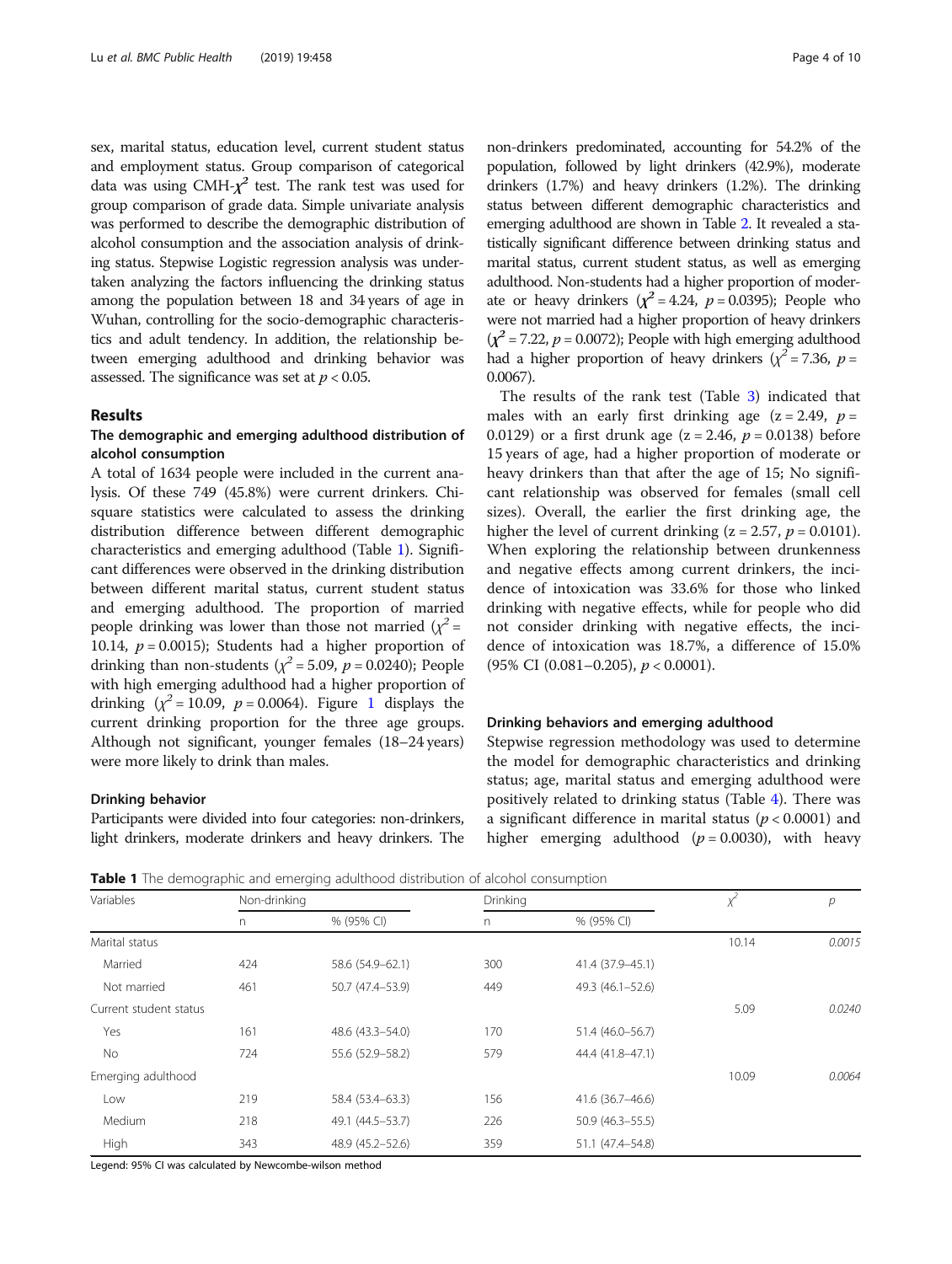<span id="page-4-0"></span>

drinkers more likely to be people not married, and with higher emerging adulthood.

Figure [2](#page-6-0), (a) demonstrates the daily average alcohol intake and the highest alcohol intake significantly increased as emerging adulthood scores increased. The result of rank correlation analysis showed the correlation coefficient of emerging adulthood and the alcohol intake (grams per day) was 0.56 ( $p = 0.0897$ ). The correlation coefficient of emerging adulthood and the highest alcohol intake (grams per time) was  $0.76$  ( $p = 0.0111$ ). Similarly, in the Fig. [2](#page-6-0) (b), drinking frequency, the highest drinking frequency and the frequency of being drunk significantly decreased as adult tendency scores decreased. The correlation coefficient of emerging adulthood and the drinking frequency was 0.70 ( $p = 0.0165$ ). The correlation coefficient of emerging adulthood and the highest drinking frequency was 0.52 ( $p = 0.1276$ ). The correlation coefficient of emerging adulthood and frequency of being drunk was 0.5[2](#page-6-0) ( $p = 0.1221$ ). Figure 2,

Table 2 Difference analysis of drinking status

(c) showing that the alcohol consumption of beer was significantly higher than other types of alcoholic beverages, followed by white spirits, wine and huangjiu. The annual alcohol consumption of four types of alcoholic beverages (beer, wine, white spirits and huangjiu) showed a upward trend with the increasing emerging adulthood scores.

# Discussion

This is the first study aimed at evaluating the drinking behaviors and its related factors among emerging and young adults in China. The current study suggests that the majority of people aged 18–34 years living in Wuhan who consume alcohol could be considered 'light drinkers'. Although the incidence of heavy drinking is not high among this population when extrapolated to the number of individuals across China, this represents a substantial challenge for public health. In addition, we cannot predict whether light or moderate drinkers will engage in dangerous drinking behaviors in the future. Public health prevention and intervention efforts in China should strengthen and develop an appropriate attitude towards drinking alcohol. There is also a need to develop effective interventions for the relatively few, but substantial in number, heavier drinkers in order to minimize the costs associated with problematic drinking behavior.

The influence of gender on drinking behavior has been demonstrated in many studies. Some alcohol studies reported that males were more likely to consume alcohol than females, and females were more likely to be abstainers [\[37](#page-8-0)–[39\]](#page-8-0). In our gender analysis, females had a slightly higher current drinking proportion than males (2.82% higher). This finding may be related to recent changes in economic and social status resulting in females developing a stronger independent consciousness, increasing levels of employment, and increasing social

| Variables              |     | Non-drinkers     |     | Light drinkers     |    | Moderate drinkers |    | Heavy drinkers |      | $\overline{p}$ |
|------------------------|-----|------------------|-----|--------------------|----|-------------------|----|----------------|------|----------------|
|                        | n.  | % (95% CI)       | n.  | % (95% CI)         | n  | % (95% CI)        | n. | % (95% CI)     |      |                |
| Marital status         |     |                  |     |                    |    |                   |    |                | 7.22 | 0.0072         |
| Married                | 424 | 58.6 (54.9-62.1) | 279 | 38.5 (35.1-42.1)   | 13 | $1.8(1.1 - 3.0)$  | 8  | $1.1(0.6-2.2)$ |      |                |
| Not married            | 461 | 50.7 (47.4-53.9) | 423 | 46.5 (43.3-49.7)   | 15 | $1.6(1.0-2.7)$    | 11 | $1.2(0.7-2.2)$ |      |                |
| Current student status |     |                  |     |                    |    |                   |    |                | 4.24 | 0.0395         |
| Yes                    | 161 | 48.6 (43.3-54.0) | 162 | 48.9 (43.6 - 54.3) |    | $0.3(0.1-1.7)$    | 7  | $2.1(1.0-4.3)$ |      |                |
| No                     | 724 | 55.6 (52.9-58.2) | 540 | 41.4 (38.8-44.1)   | 27 | $2.1(1.4-3.0)$    | 12 | $0.9(0.5-1.6)$ |      |                |
| Emerging adulthood     |     |                  |     |                    |    |                   |    |                | 7.36 | 0.0067         |
| Low                    | 219 | 58.4 (53.4–63.3) | 148 | 39.5 (34.7-44.5)   | 6  | $1.6(0.7-3.4)$    | 2  | $0.5(0.1-1.9)$ |      |                |
| Medium                 | 218 | 49.1 (44.5-53.7) | 210 | 47.3 (42.7-51.9)   | 11 | $2.5(1.4-4.4)$    | 5  | $1.1(0.5-2.6)$ |      |                |
| High                   | 343 | 48.9 (45.2-52.6) | 340 | 48.4 (44.8–52.1)   |    | $1.0(0.5-2.0)$    | 12 | $1.7(1.0-3.0)$ |      |                |

Legend: 95% CI was calculated by Newcombe-wilson method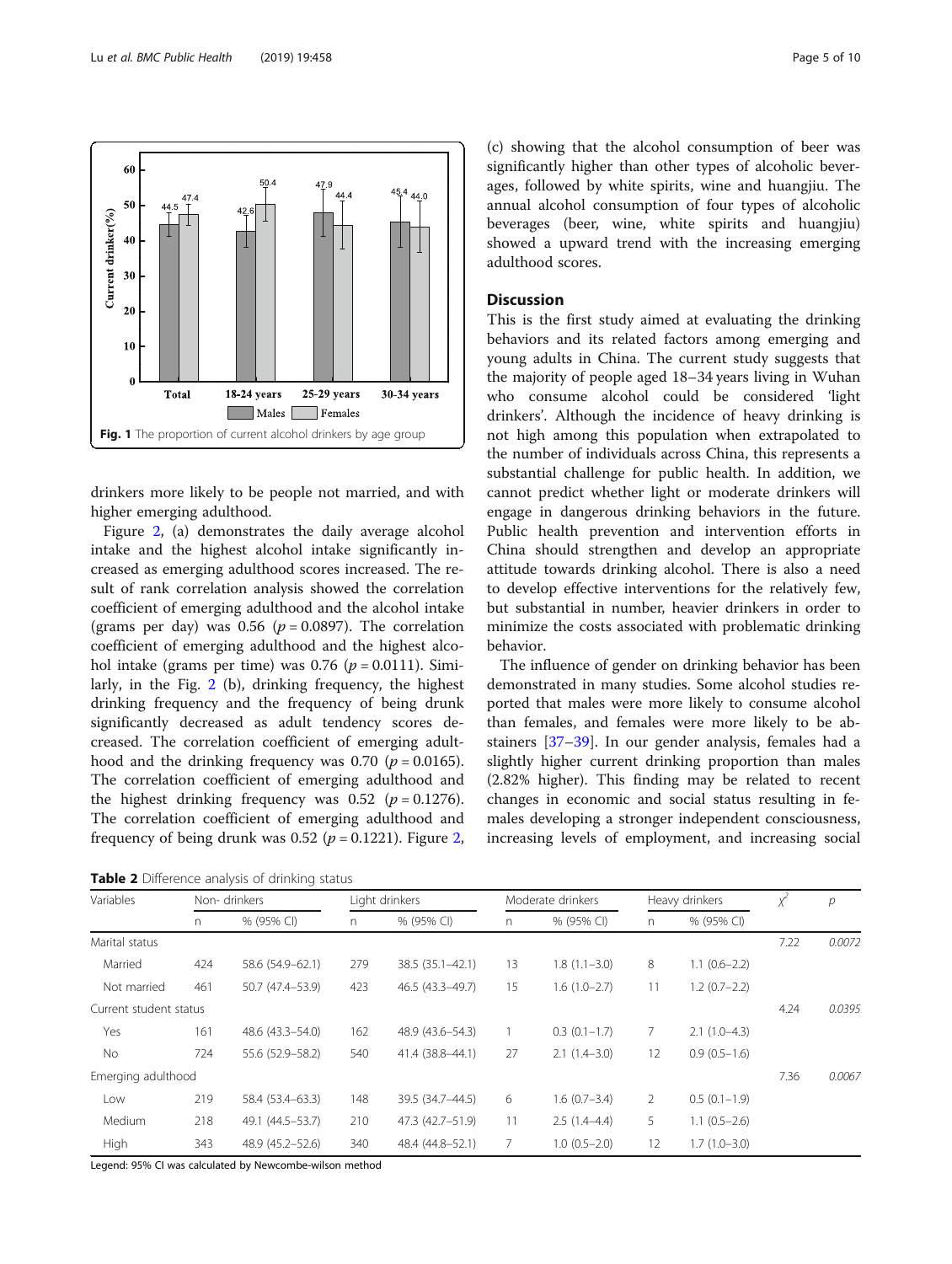|                   | Age at the first drinking |            | $\boldsymbol{Z}$ | $\mathcal{P}$ | Age at the first drunk |            | Ζ       | р      |
|-------------------|---------------------------|------------|------------------|---------------|------------------------|------------|---------|--------|
|                   | $\leq$ 14                 | $\geq$ 15  |                  |               | $\leq$ 14              | $\geq$ 15  |         |        |
| Male              |                           |            | 2.49             | 0.0129        |                        |            | 2.46    | 0.0138 |
| Light drinkers    | 15 (78.9)                 | 299 (94.0) |                  |               | 4(57.1)                | 143 (88.8) |         |        |
| Moderate drinkers | 3(15.8)                   | 11(3.5)    |                  |               | 2(28.6)                | 12(7.5)    |         |        |
| Heavy drinkers    | 1(5.3)                    | 8(2.5)     |                  |               | 1(14.3)                | 6(3.7)     |         |        |
| Total             | 19                        | 318        |                  |               | $\overline{7}$         | 161        |         |        |
| Female            |                           |            | $-0.68$          | 0.4972        |                        |            | $-0.60$ | 0.5470 |
| Light drinkers    | 7(100.0)                  | 313 (93.7) |                  |               | 3(100.0)               | 117 (88.6) |         |        |
| Moderate drinkers | 0(0.0)                    | 12(3.6)    |                  |               | 0(0.0)                 | 8(6.1)     |         |        |
| Heavy drinkers    | 0(0.0)                    | 9(2.7)     |                  |               | 0(0.0)                 | 7(5.3)     |         |        |
| Total             | $\overline{7}$            | 334        |                  |               | $\overline{4}$         | 132        |         |        |
| Overall           |                           |            | 2.57             | 0.0101        |                        |            | 1.77    | 0.0765 |
| Light drinkers    | 21 (80.8)                 | 612 (93.9) |                  |               | 7(70.0)                | 260 (88.7) |         |        |
| Moderate drinkers | 4(15.4)                   | 23(3.5)    |                  |               | 2(20.0)                | 20(6.8)    |         |        |
| Heavy drinkers    | 1(3.9)                    | 17(2.6)    |                  |               | 1(10.0)                | 13(4.5)    |         |        |
| Total             | 26                        | 652        |                  |               | 10                     | 293        |         |        |

<span id="page-5-0"></span>Table 3 The relationship between the first drinking/drunk age and current drinking status

activities and communication opportunities. Other studies have highlighted that male excesses are no longer apparent along with the appearance of "narrowing of the gender gap" in particular time periods, geographical settings, age groups and drinking patterns [[40](#page-8-0)–[43](#page-8-0)]. Consistent with the findings that males had higher drinking frequency and exceeded females in rates of heavy drinking behavior in other studies, we found males had a higher proportion of moderate or heavy drinkers [[17](#page-8-0)]. In addition, the results revealed students were more likely to report being consumers of alcohol, this is consistent with surveys from other countries [[44,](#page-8-0) [45\]](#page-8-0).

Table 4 Adjusted odds ratios (OR) for drinking status

| Variables          | β         | SF     | OR.   | 95% CI            | р        |
|--------------------|-----------|--------|-------|-------------------|----------|
| Intercept1         | $-4.3410$ | 0.2320 |       |                   | < 0.0001 |
| Intercept2         | $-3.4131$ | 0.1504 |       |                   | < 0.0001 |
| Intercept3         | $-0.0695$ | 0.0605 |       |                   | 0.2508   |
| Age                |           |        |       |                   |          |
| $18 - 24$          |           |        | 1.000 |                   |          |
| $25 - 29$          | 01492     | 0.0831 | 1.545 | $(1.137 - 2.101)$ | 0.0724   |
| $30 - 34$          | 0.1368    | 0.0966 | 1.526 | $(1.076 - 2.166)$ | 0.1568   |
| Marital status     |           |        |       |                   |          |
| Married            |           |        | 1.000 |                   |          |
| Not married        | 0.3016    | 0.0758 | 1.828 | $(1.358 - 2.461)$ | < 0.0001 |
| Emerging adulthood |           |        |       |                   |          |
| Low                |           |        | 1.000 |                   |          |
| Medium             | 0.2004    | 0.0676 | 1.039 | $(0.779 - 1.385)$ | 0.1192   |
| High               | 0.1192    | 0.0765 | 1.325 | $(1.021 - 1.721)$ | 0.0030   |

Legend: Adjusted by age, marital status and emerging adulthood

Previous studies have noted a first drinking age of 15 years or earlier was at elevated risk for alcohol abuse and dependence  $[46, 47]$  $[46, 47]$  $[46, 47]$ . The earlier the first drinking age, the probability of subsequently developing heavy drinking patterns and resultant health damage was markedly increased [\[48](#page-8-0), [49\]](#page-8-0). Our results also indicated that, whether male or female, a first drinking age before 15 had a greater potential risk of engaging in heavy drinking when compared to people who started later than 15. Those who started drinking before 15 years of age were also more likely to be moderate or heavy drinkers. Publish research confirms that age of reporting first being drunk is related to the negative effects of drinking [[50](#page-8-0)]. Early-onset drunkenness is associated with an increased risk of developing alcohol use disorder and signaled excess mortality risk [[51\]](#page-8-0). Consistent with these earlier reports, our results showed that the younger the age of first drunkenness, the greater the likelihood of becoming a moderate or heavy drinker. Those who had ever been intoxicated were more likely to associate drinking with negative effects. Premature drinkers or premature drunks have been found to be more impulsive and adventurous, more extreme and poorly controlled, and report the occurrence of health problems and other risks in later life [[47](#page-8-0), [52,](#page-8-0) [53](#page-8-0)].

The current results concerning emerging adulthood found an association between emerging adulthood and drinking behaviors. Heavy drinkers were more likely to be people with higher emerging adulthood. Furthermore, people with higher emerging adulthood usually had more extreme drinking alcohol behavior with higher frequency. Previous studies suggested that young adults reduce risk drinking behavior to more moderate levels of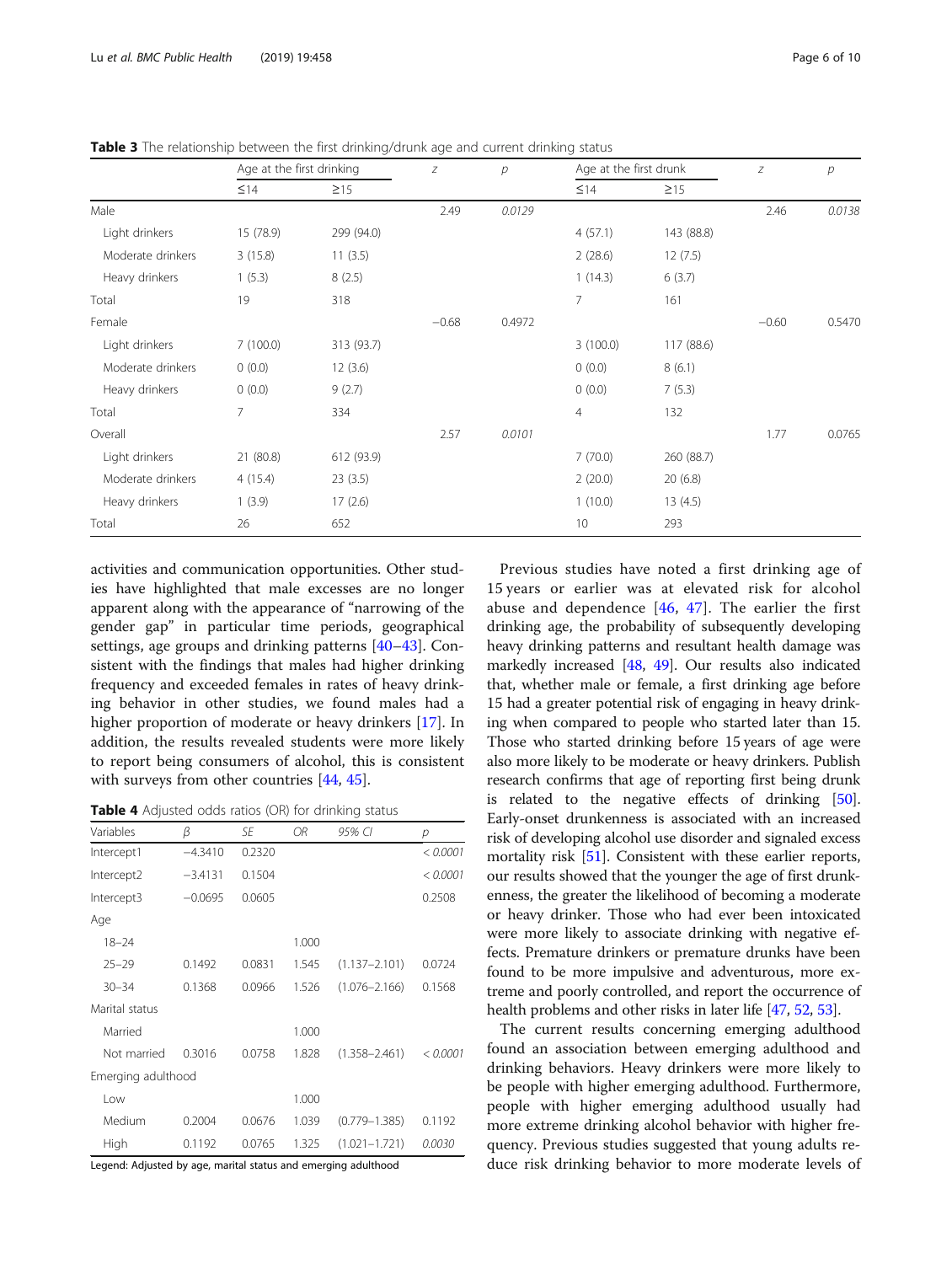<span id="page-6-0"></span>

alcohol use when adult roles and responsibilities are taken on [[54](#page-8-0)–[56\]](#page-9-0). Our results suggested an increase of alcohol use in those with higher emerging adulthood. This apparent contradiction between our study and the published literature may be the result of differences in culture between China and other countries. As emerging adults mature, they encounter more responsibility and play new roles. For current Chinese drinkers it can be difficult to avoid consuming alcohol, especially during social activities where there is a felt pressure to drink [[57\]](#page-9-0). Greater social pressure and more drinking occasions can be related to trends in drinking motives, drinking opportunities and drinking behaviors.

Our research also indicated a link between the alcohol consumption of the four types of alcoholic beverages (beer, wine, white spirits and huangjiu) and emerging adulthood scores, which have shown that among the four most common types of alcoholic beverages in China, the annual alcohol consumption of beer was significantly highest, which supported the fact that China is one of the largest beer consuming countries in the world [\[58\]](#page-9-0).

Study limitations include the fact that the study was cross-sectional, which restricts our assessments of the temporal relationships of the associations. The data was limited to one city and the results were not nationally representative. Concerns around the length of the structured interview and lack of availability of a validated brief assessment of 'emerging adulthood' meant the current study created a measure based on the work of Arnett and Padilla-Walker [\[36\]](#page-8-0). The study would have been strengthened had a standardized, validated, brief-assessment of emerging adulthood been available. Our definition of a heavy drinker precludes those who drink very occasionally but who on these occasions drink very heavily. Future research should aim to understand this important group of individuals. Study strengths include focusing on emerging adults and young adults aged between 18 to 34 years old, a large and targeted sample is conducive to formulating effective prevention and intervention. Probability-based random sampling methodology (stratified, clustered, systematic) was adopted to ensure the random selection of population. The data were weighted,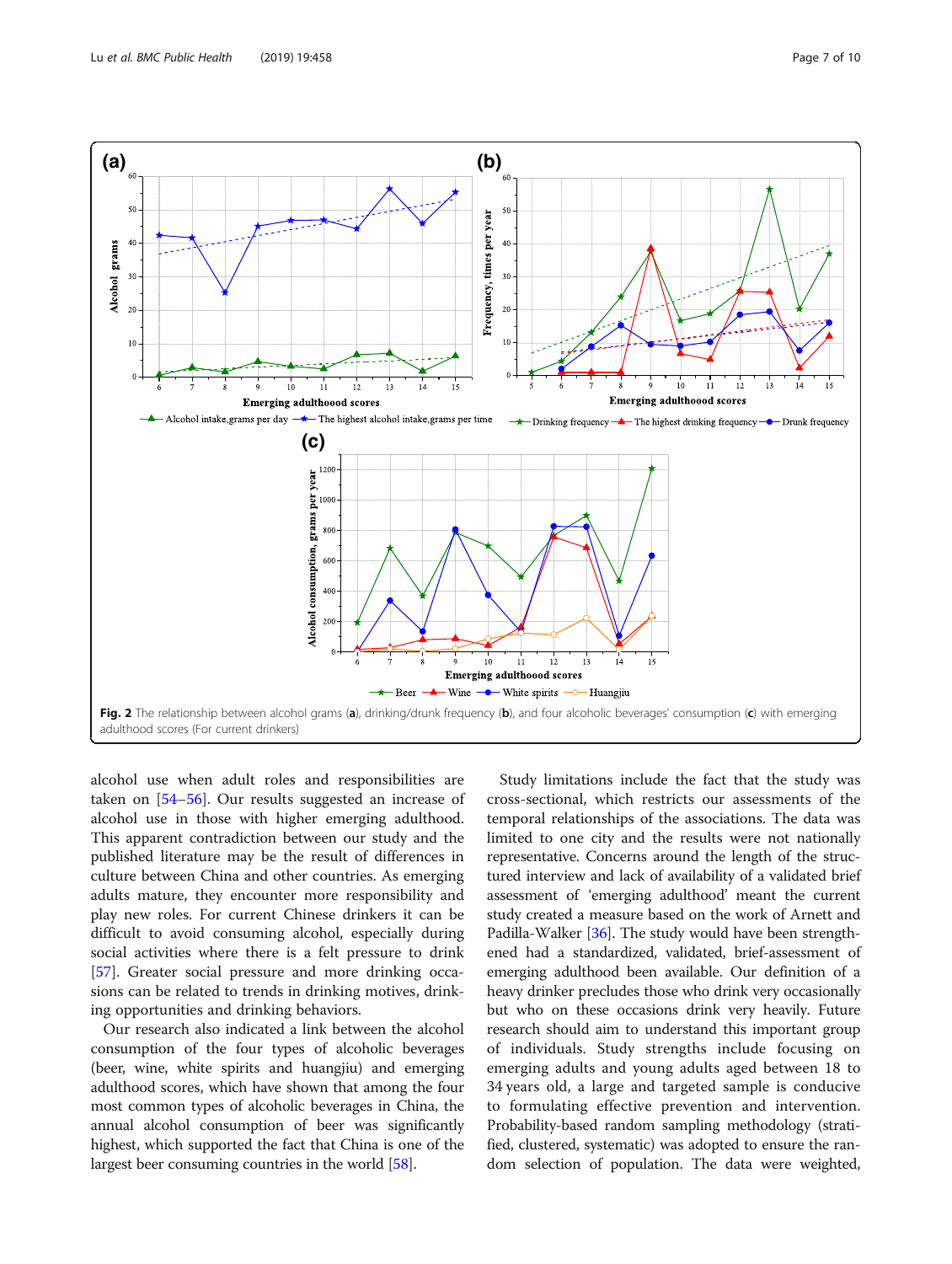<span id="page-7-0"></span>ensuring findings were representative of the broader urban population. In addition, this self-report method can incorporate all alcohol consumption levels under the circumstance that many official statistics often do not record the alcohol consumption.

# Conclusions

The research focused on the alcohol drinking behaviors of this particular age group, and the findings of the present study strongly supported the significant impact of social and cultural background and age-specific characteristics on the drinking behaviors. For China,, China-specific influences together with assessment of adulthood level are important considerations when developing effective drinking interventions for emerging and young adults. Internationally, this country-specific study increases the understanding of Chinese drinking characteristics and provides valuable reference for international alcohol-related surveys.

#### Abbreviations

HBPHP & CCS: Hubei Provincial Society for Health Promotion and Cigarettesmoking Control

#### Acknowledgements

The authors wish to thank the International Alliance for Responsible Drinking (IARD), the National Science Foundation of China (No. 81573262) and the Fundamental Research Funds for the Central Universities, HUST (No. 2016YXZD042) for providing support towards the study. And we express sincerely gratitude to thank Professor Ping Yin, Ling Qian, Alfred Bamiso Makanjuola and Valentina Vasilievna Kirzhanova for their contributions. The authors also would like to thank all research participants for their generous assistance and cooperation.

#### Funding

Including travel and reasonable expenses, this work was funded by the International Alliance for Responsible Drinking (IARD), the National Science Foundation of China (No. 81573262). A not-for-profit organization supported by major producers of alcoholic beverages ([http://iard.org\)](http://iard.org). This work was also supported by the China Health Education Center and 'the Fundamental Research Funds for the Central Universities', HUST Department of Epidemiology and Health Statistics, School of Public Health Tongji Medical College (No. 2016YXZD042). The funders had no role in the analysis, data interpretation and writing of this manuscript. The corresponding author was the only one to have full access to all the data and had final responsibility for the decision to submit for publication. The work product, findings, viewpoints, and conclusions presented here are solely those of the named authors and do not necessarily represent those of IARD or its sponsoring companies.

#### Availability of data and materials

We did not get consent to share data obtained from the questionnaire and key informant interviews. The datasets used and/or analysed during the current study are available from the corresponding author on reasonable request.

#### Authors' contributions

All authors contributed to the study. PY, LQ, AWT and BMB conceptualized and designed the study, and supervised the survey. PY, LQ, JX carried out the questionnaire survey. WL performed the statistical analyses and wrote an initial draft of the paper. ZF and NW performed data and statistical analysis results checking. PY, LQ, AWT, and BMB supervised and guided the writing of the manuscript. All authors have provided comments on drafts and contributed to the writing of the manuscript. All authors have read and approved the final manuscript.

#### Ethics approval and consent to participate

From the Hubei Provincial CDC (Hubei Provincial Society for Health Promotion & Cigarette-smoking Control, HBPHP & CCS-2014-01), this study received ethical review and approval, ethics committee approval for verbal consent was also included. The interviewers must introduce the content and purpose of the survey according to specific introductions. For all the participants, the verbal informed consent to participate in the study was obtained before the interview started. The abbreviation of the content is as follows: the interviewer's name and working institute, the purpose of this investigation and the randomly selected of the participants for inclusion in our study, the main information will be collected and the time will take to complete the survey. Finally tell the participants that his decision whether or not to participate in this research is completely voluntary. Should he decide to participate, his responses will be kept completely confidential. If any questions make him uncomfortable, we can skip them. He is also free to end the interview at any time. Then ask the participant if he will agree to participate in our study. All methods in the study were performed in accordance with relevant guidelines and regulations.

#### Consent for publication

Not applicable. (The current manuscript contains aggregated data only. No details, images, or videos relating to individuals participants are included in the current manuscript).

#### Competing interests

BMB, as keynote speaker/expert adviser, has received reimbursement of travel expenses and/or time from Anheuser-Busch, Noctis, and the International Centre for Alcohol Policies. BMB has been in receipt of a research grant provided by the European Research Advisory Board (ERAB) and is currently a recipient of a research grant provided by the International Alliance for Responsible Drinking (IARD). BMB has received reimbursement of reasonable expenses incurred as a member of the independent Research Advisory Board for the European Foundation for Alcohol Research. These projects/activities did not influence the current work. The other authors declare that they have no competing interest other than those mentioned in the acknowledgment section.

#### Publisher's Note

Springer Nature remains neutral with regard to jurisdictional claims in published maps and institutional affiliations.

#### Author details

<sup>1</sup>Department of Epidemiology and Biostatistics, School of Public Health, Tongji Medical College, Huazhong University of Science and Technology, 13 Hangkong Road, Wuhan 430030, People's Republic of China. <sup>2</sup>Hubei Institute for Health Education, Zhuodao Quan Road No.6, Hongshan District, Wuhan 430079, China. <sup>3</sup>Population Research & Outcome Studies, Discipline of Medicine, The University of Adelaide, SAHMRI, North Terrace, Adelaide 5006, Australia. <sup>4</sup> Division of Psychological and Social Medicine, Leeds Institute of Health Sciences, School of Medicine, University of Leeds, Leeds LS2 9NL, UK. <sup>5</sup>Chinese Center for Health Education, PR Ministry of Health, Building 12, Block 1, Anhua Xili, Anwai Dajie, Chaoyang District, Beijing 100011, China.

#### Received: 15 June 2018 Accepted: 15 April 2019 Published online: 30 April 2019

#### References

- 1. Yoon S, Lam WW, Sham JT, Lam TH. Learning to drink: how Chinese adolescents make decisions about the consumption (or not) of alcohol. Int J Drug Policy. 2015;26(12):1231–7.
- 2. Gilvarry E. Substance abuse in young people. J Child Psychol Psychiatry. 2000;41(1):55–80.
- 3. Glantz MD, Leshner AI. Drug abuse and developmental psychopathology. Dev Psychopathol. 2000;12(4):795–814.
- 4. Steinhausen H, Eschmann S, Heimgartner A, Metzke CW. Frequency, course and correlates of alcohol use from adolescence to young adulthood in a Swiss community survey. BMC Psychiatry. 2008;8(1):5.
- 5. Substance Abuse and Mental Health Services Administration. Results from the 2010 National Survey on drug use and health: National Findings. Rockville, MD: Office of Applied Studies; 2011. HHS publication no. (SMA). p. 11–4658.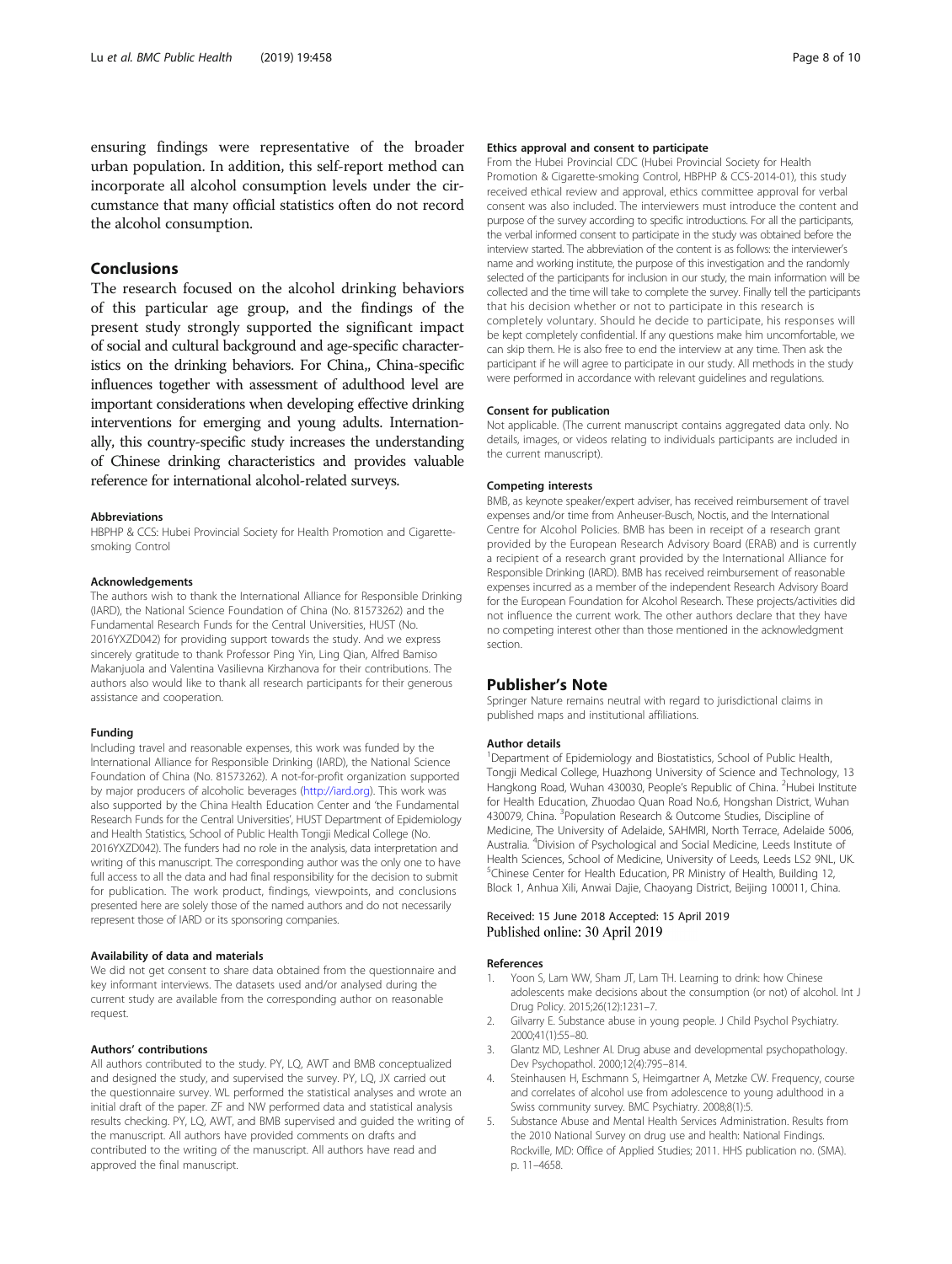- <span id="page-8-0"></span>6. Grant BF, Dawson DA, Stinson FS, Chou S, Dufour MC, Pickering RP. The 12 month prevalence and trends in DSM-IV alcohol abuse and dependence: United States, 1991–1992 and 2001–2002. Drug Alcohol Depend. 2004;74: 223–34.
- 7. Hall WD, Patton G, Stockings E, Weier M, Lynskey M, Morley KI, et al. Why young people's substance use matters for global health. Lancet Psychiatry. 2016;3(3):265–79.
- 8. Rehm J, Room R, Graham K, Monteiro M, Gmel G, Sempos CT. The relationship of average volume of alcohol consumption and patterns of drinking to burden of disease: an overview. Addiction. 2003;98(9):1209–28.
- Gmel G, Rehm J. Harmful alcohol use. Alcohol Res Health. 2003;27(1):52-62. 10. Hall WD, Patton G, Stockings E, Weier M, et al. Why young people's
- substance use matters for global health. Lancet. 2016;3:265–79.
- 11. Schulenberg JE, Maggs JL. A developmental perspective on alcohol use and heavy drinking during adolescence and the transition to young adulthood. J Study Alcohol. 2002;14(Supp):54–70.
- 12. Bourque J, Baker TE, Dagher A, Evans AC, Garavan H, Leyton M, et al. Effects of delaying binge drinking on adolescent brain development: a longitudinal neuroimaging study. BMC Psychiatry. 2016;16(1):445.
- 13. Tang H, Cai W, Wang H, Zhang Q, Qian L, Shell DF, et al. The association between cultural orientation and drinking behaviors among university students in Wuhan, China. PLoS One. 2013;8(1):e54796.
- 14. Wang S, Newman IM, Shell DF. Cultural orientation and its associations with alcohol use by university students in China. PLoS One. 2016;11(11):e165858.
- 15. National Bureau of Statistics of China. Yearbook of Chinese statistics [Chinese] Beijing. China: Statistic Press; 1979.
- 16. National Bureau of Statistics of China. Yearbook of Chinese statistics [Chinese] Beijing. China: Statistic Press; 2014.
- 17. Tang YL, Xiang XJ, Wang XY, Cubells JF, Babor TF, Hao W. Alcohol and alcohol-related harm in China: policy changes needed. Bull World Health Organ. 2013;91(4):270–6.
- 18. Cochrane J, Chen H, Conigrave KM, Hao W. Alcohol use in China. Alcohol Alcohol. 2003;38(6):537–42.
- 19. Zhang J, Wang J, Lu Y, Qiu X, Fang Y. Alcohol abuse in a metropolitan city in China: a study of the prevalence and risk factors. Addiction. 2004;99: 1103–10.
- 20. Liang H, Wang J, Xiao H, Wang D, Wei W, Qiao Y, Boffetta P. Estimation of cancer incidence and mortality attributable to alcohol drinking in China. BMC Public Health. 2010;10:730.
- 21. Pan CS, Ju TR, Lee CC, Chen YP, Hsu CY, Hung DZ, Chen WK, Wang IK. Alcohol use disorder tied to development of chronic kidney disease: a nationwide database analysis. PLoS One. 2018;13(9):e0203410.
- 22. Zhou S, Zhou R, Zhong T, Li R, Tan J, Zhou H. Association of smoking and alcohol drinking with dementia risk among elderly men in China. Curr Alzheimer Res. 2014;11(9):899–907.
- 23. Zhang G, Yau KK, Gong X. Traffic violations in Guangdong Province of China: speeding and drunk driving. Accident analysis and prevention. 2014;64:30–40.
- 24. Zhang DJ, Lin Y, Mao YJ, Hu ZQ. A study on characteristics of criminals with alcohol-related offence in forensic psychiatry. Fa Yi Xue Za Zhi. 2007;23(2):101–4.
- 25. Cherpitel CJ, Ye Y, Bond J, Borges G, Chou P, Nilsen P, Ruan J, Xiang X. Multilevel analysis of alcohol-related injury and drinking patterns: emergency department data from 19 countries. Addiction. 2012;107:1263–72.
- 26. Li Y, Jiang Y, Zhang M, Yin P, Wu F, Zhao W. Drinking behavior among men and women in China: the 2007 China chronic disease and risk factor surveillance. Addiction. 2011;106:1946–56.
- 27. Cheng HG, Phillips MR, Zhang Y, Wang Z. Relationship of drinking motives with alcohol consumption and alcohol-related problems identified in a representative community-based study from Ningxia, China. Addict Behav. 2017;74:156–61.
- 28. Zhang Q, Zuo J, Pan H, Wang X, Zou S, Li X, Lu L, Nie S, Hu X, Ma G. Drinking behaviors of adults at different time of day in four cities of China in summer. Wei Sheng Yan Jiu. 2013;42(2):263–8.
- 29. Newman IM, Ding LY, Feng YH. Estimate of undergraduate university student alcohol use in China: a systematic review and meta-analysis. Arch Public Health. 2017;75:52.
- 30. Feng YH, Newman IM. Estimate of adolescent alcohol use in China: a metaanalysis. Arch Public Health. 2016;74:45.
- 31. Millwood IY, Li L, Smith M, et al. Alcohol consumption in 0.5 million people from 10 diverse regions of China: prevalence, patterns and socio-demographic and health-related correlates. Int J Epidemiol. 2013;42(3):816-27.
- 32. Lee MR, Chassin L, Villalta IK. Maturing out of alcohol involvement: transitions in latent drinking statuses from late adolescence to adulthood. Dev Psychopathol. 2013;25(4 Pt 1):1137–53.
- 33. Soucie KM, Jia F, Zhu N, Pratt MW. The codevelopment of community involvement and generative concern pathways in emerging and young adulthood. Dev Psychol. 2018;54(10):1971–6.
- 34. Pinho S, Padez C, Manco L. High AMY1 copy number protects against obesity in Portuguese young adults. Ann Hum Biol. 2018;10:1–5.
- 35. Vrana KE, Taylor AW, Bewick BM, Makanjuola AB, Qian L, Kirzhanova VV, Alterwain P. Context and culture associated with alcohol use amongst youth in major urban cities: a cross-country population based survey. PLoS One. 2017;12(11):e0187812.
- 36. Arnett JJ, Padilla-Walker LM. Brief report. Danish emerging adults' conceptions of adulthood. J Adolesc. 2015;38:39–44.
- 37. Wilsnack RW, Wilsnack SC, Kristjanson AF, Vogeltanz-Holm ND, Gmel G. Gender and alcohol consumption:patterns from the multinational GENACIS project. Addiction. 2009;104(9):1487–500.
- 38. World Health Organization. Global status report on alcohol and health. Geneva: WHO; 2014.
- 39. Wilsnack RW, Vogeltanz ND, Wilsnack SC, et al. Gender differences in alcoholconsumption and adverse drinking consequences: cross-cultural patterns. Addiction. 2000;95(2):251–65.
- 40. Erol A, Karpyak VM. Sex and gender-related differences in alcohol use and its consequences: contemporary knowledge and future research considerations. Drug Alcohol Depen. 2015;156:1–13.
- 41. Keyes KM, Grant BF, Hasin DS. Evidence for a closing gender gap in alcohol use, abuse, and dependence in the United States population. Drug Alcohol Depend. 2008;93(1–2):21–9.
- 42. Bratberg GH, Wilsnack SC, Wilsnack R, Haugland SH, Krokstad S, Sund ER, et al. Gender differences and gender convergence in alcohol use over the past three decades (1984–2008), the HUNT study, Norway. BMC Public Health. 2016;16(1).
- 43. McPherson M, Casswell S, Pledger M. Gender convergence in alcohol consumption and related problems: issues and outcomes from comparisons of New Zealand survey data. Addiction. 2004;99(6):738–48.
- 44. White A, Hingson R. The burden of alcohol use: excessive alcohol consumption and related consequences among college students. Alcohol Res. 2013;35(2):201–18.
- Merrill JE, Carey KB. Drinking over the lifespan: focus on college ages. Alcohol Res. 2016;38(1):103–14.
- 46. Guttmannova K, Bailey JA, Hill KG, Lee JO, Hawkins JD, Woods ML, et al. Sensitive periods for adolescent alcohol use initiation: predicting the lifetime occurrence and chronicity of alcohol problems in adulthood. J Stud Alcohol Drugs. 2011;72(2):221–31.
- 47. Deutsch AR, Slutske WS, Richmond-Rakerd LS, Chernyavskiy P, Heath AC, Martin NG. Causal influence of age at first drink on alcohol involvement in adulthood and its moderation by familial context. J Stud Alcohol Drugs. 2013;74(5):703–13.
- 48. Grant BF. The impact of a family history of alcoholism on the relationship between age at onset of alcohol use and DSM-IV alcohol dependence: results from the National Longitudinal Alcohol Epidemiologic Survey. Alcohol Health Res World. 1998;22(2):144–7.
- 49. Hingson RW, Heeren T, Jamanka A, Howland J. Age of drinking onset and unintentional injury involvement after drinking. JAMA. 2000;284(12):1527–33.
- 50. Stamates AL, Lau-Barraco C, Linden-Carmichael AN. Alcohol expectancies mediate the relationship between age of first intoxication and drinking outcomes in college binge drinkers. Subst Use Misuse. 2016;51(5):598–607.
- 51. Hu H, Eaton WW, Anthony JC, Wu L, Cottler LB. Age of first drunkenness and risks for all-cause mortality: a 27-year follow-up from the epidemiologic catchment area study. Drug Alcohol Depen. 2017;176:148–53.
- 52. Newton-Howes G, Boden JM. Relation between age of first drinking and mental health and alcohol and drug disorders in adulthood: evidence from a 35-year cohort study. Addiction. 2016;111(4):637–44.
- 53. Morean ME, L'Insalata A, Butler ER, et al. Age at drinking onset, age at first intoxication, and delay to first intoxication: assessing the concurrent validity of measures of drinking initiation with alcohol use and related problems. Addict Behav. 2018;79:195–200.
- 54. Kuntsche E, Gmel G. Alcohol consumption in late adolescence and early adulthood - where is the problem? Swiss Med Wkly. 2013;143:w13826.
- 55. Rehm J, Room R, Monteiro MG, Gmel G, Graham K, Rehn N, et al. Alcohol use. In: Ezzati M, Lopez AD, Rodgers A, Murray CJL, editors. Comparative quantification of health risks global and regional burden of disease